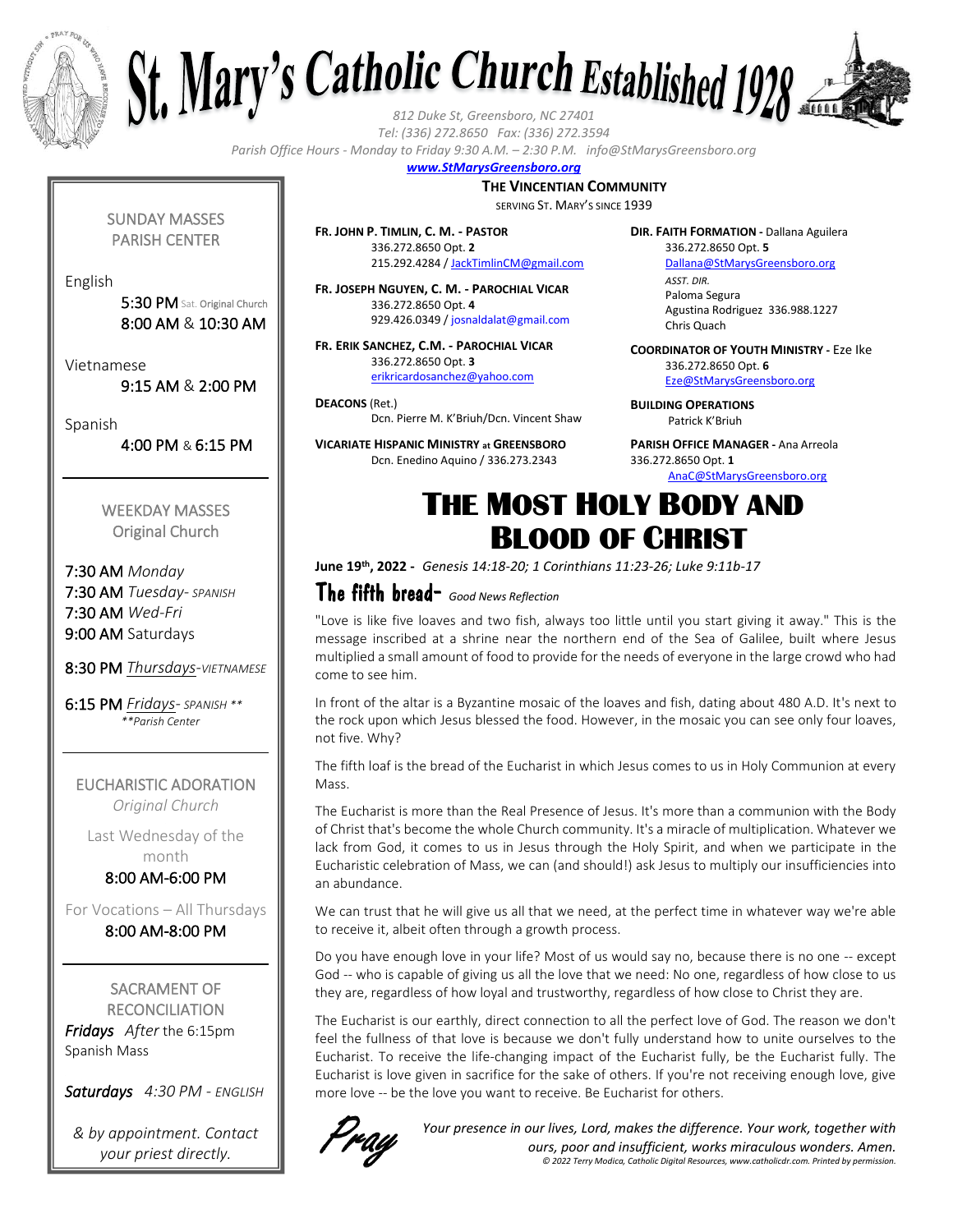**Monday, June 20** 2 Kgs 17:5-8, 13-15a, 18/Mt 7:1- 5

**Tuesday, June 21** *Saint Aloysius Gonzaga, Religious, Memorial*  2 Kgs 19:9b-11, 14-21, 31-35a, 36/Mt 7:6, 12-14

**Wednesday, June 22** *[Saint Paulinus of Nola, Bishop; Saints John Fisher, Bishop, and Thomas More, Martyrs]*  2 Kgs 22:8-13; 23:1-3/Mt 7:15-20

**Thursday, June 23** *THE NATIVITY OF SAINT JOHN THE BAPTIST* Solemnity Vigil: Jer 1:4-10/1 Pt 1:8-12/Lk 1:5-17 (586) Day: Is 49:1-6/Acts 13:22-26/Lk 1:57-66, 80

#### **Friday, June 24**

*THE MOST SACRED HEART OF JESUS, Solemnity*  Ez 34:11-16/Rom 5:5b-11/Lk 15:3-7

#### **Saturday, June 25**

*The Immaculate Heart of the Blessed Virgin Mary, Memorial* Lam 2:2, 10-14, 18-19 (376)/Lk 2:41-51

#### **Sunday, June 26**

*THIRTEENTH SUNDAY IN ORDINARY TIME*  1 Kgs 19:16b, 19-21/Gal 5:1, 13- 18/Lk 9:51-62

### PRAYER REQUESTS



*We ask the charity of your prayers for the following members and friends of our parish who are ill*

Ann Abplanalp Adelina Castro Ana Lopez Ardelia Matthews Ashley Moore Betty McKinney Br. William Stover, C.M. Carol Ann Givens Catherine Shaw Claude Anderson Dcn. Vince Shaw

Edward Butler Florine Stafford Fr. Daniel Kramer C.M. Gabrielle Parker Gus Reid Gwen Drummer Lawrence Harris Harry McNeill Isabel Castro Jan M. Antoniewicz Jeronimo Lopez John Garrett

Joseph Nguyen Anh Tuan Joyce Penn Luis Carlos Castaño Marie Isley Mary Ann Coleman Mary Scotton Mary Stephen English Michael Cel Kmok Niko Castro Oscar Lopez Roberta Stover

Rose Simpson Ruth White Shalonda Williams Sharon Pauling Sherry Ross Stephanie Alcazar Stephanie Argiro Susana Lopez Terry Bradshaw Y Blom Marcella

### MASS INTENTIONS

|                    | 5:30 PM           | For the Parishioners of St. Mary's.                                                                                                      |
|--------------------|-------------------|------------------------------------------------------------------------------------------------------------------------------------------|
| June 19            | 8:00 AM           | CAMM                                                                                                                                     |
|                    | 10:30 AM          | For the Repose of the Soul of Ifeanyi Azozie. Requested<br>by Irene Essien-Akpan.                                                        |
|                    | 4:00 PM           | For Jaqueline Lopez Cano's 5 <sup>th</sup> Birthday and for Felipe<br>Lopez Cano's 6 <sup>th</sup> Birthday. Requested by their parents. |
|                    | $6:15$ PM         | For the Repose of the Soul of Guillermina Nava and Eva<br>Elia Lopez.                                                                    |
| Monday, June 20    | $7:30$ AM         |                                                                                                                                          |
| Tuesday, June 21   | 7:30 AM           | For the Souls in Purgatory. Requested by Raquel<br>Peralta.                                                                              |
| Wednesday, June 22 | 7:30 AM           | <b>CAMM</b>                                                                                                                              |
| Thursday, June 23  | 7:30 AM           | CAMM                                                                                                                                     |
| Friday, June 24    | 7:30 AM           | For the Protection of our Son and for Him to Get Closer<br>to God.                                                                       |
|                    | $6:15$ PM         | For the Repose of the Souls of Roberto and Carlos<br>Sanchez Castro.                                                                     |
| Saturday, June 25  | $9:00 \text{ AM}$ |                                                                                                                                          |

# PARISH WEEKLY ANNOUNCEMENTS



PLEASE MARK YOUR CALENDARS. The Diocese of Charlotte will celebrate our *Eucharistic Congress on Friday, August 5th and Saturday, August 6th.* We have rented a bus for transportation to the Congress on June 6th *(more information about that later)*.

Please note, per request by Bishop Jugis, there will be no Masses in the parish on

Saturday, August 6th so that whoever wishes to attend the Congress and the closing Mass can do so. The priests of the parish will be participating in the Congress helping with Confessions and concelebrating the closing Mass.

MISSION COOPERATIVE APPEAL ON JUNE 18 AND 19 2022: Fr. Paul Shirima from the Roman Catholic Diocese of Tanga in Tanzania will join us at all the Masses on June 18th and 19th for the Mission Appeal for the Propagation of the Faith. The Second Collection on June 18th and June 19th will go, through the Diocese of Charlotte, to the Propagation of the Faith. Welcome Fr. Shirima!



#### The Parish Center and the Offices will be closed on Monday 20<sup>th</sup> i<br>S

in observance of Juneteenth on Sunday 19<sup>th</sup>.

#### United Way DAY OF ACTION

Help us support United Way's National Day of Service by donating items that makes the summer a bit more bearable for the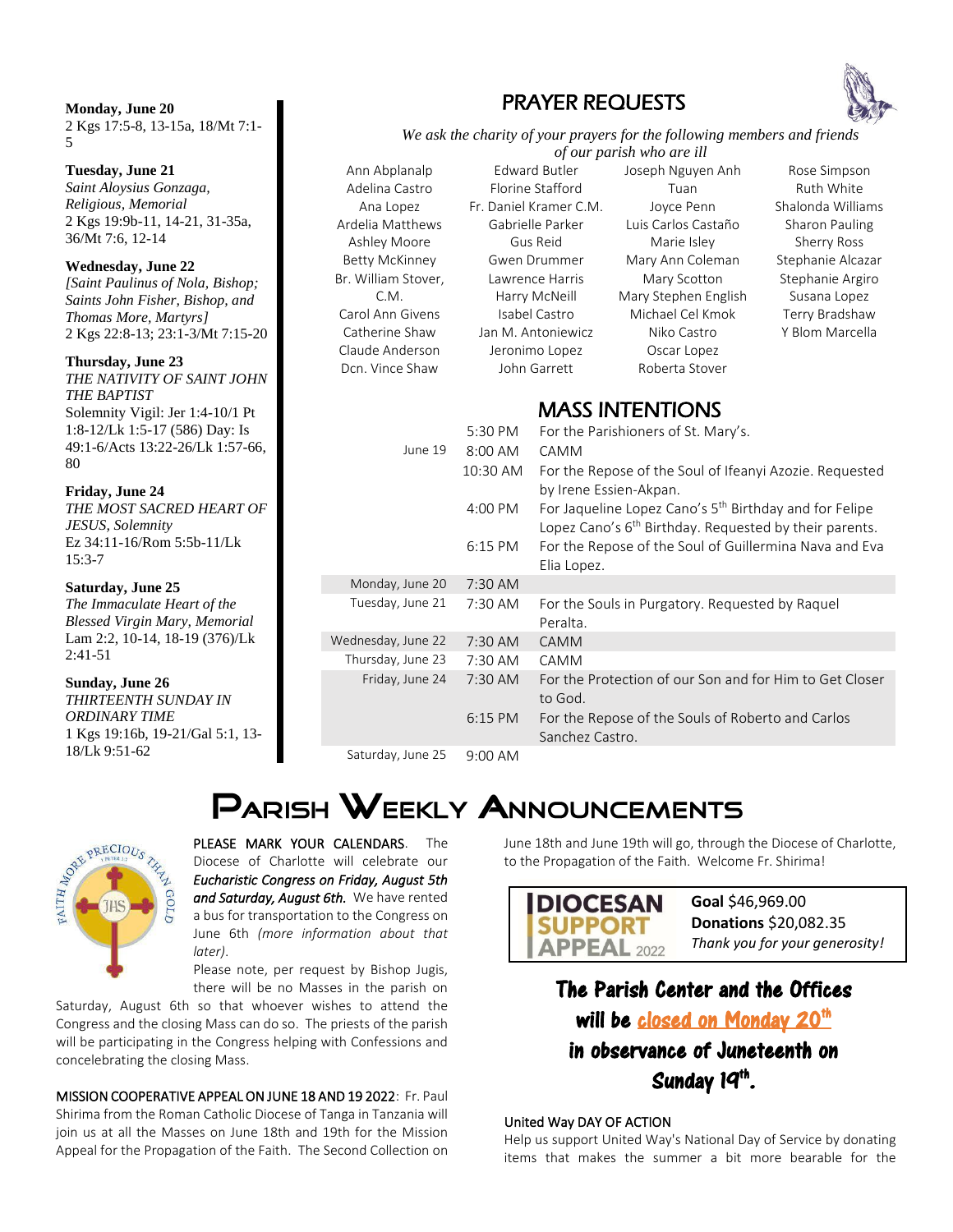homeless population of Greensboro like Reusable Bags, Reusable Water Bottles, Umbrellas, Small Handheld Fans, Water, Sunscreen, Lip Balm, Bug Spray, Cooling towels, Nutrition Bars or Snacks, etc. United Way of Greater Greensboro is partnering with The Volunteer Center of the Triad to build BEAT THE HEAT kits for our homeless neighbors. Items will be collected until June 20th.



#### **NATIONAL VINCENTIAN VOCATION WEBSITE**

Please visit menonamission.net to get information about our news and activities. This

project was undertaken as a collaborative effort of the Eastern and Western Provinces. "Men on a Mission" presents a contemporary picture of our young men in formation, along with information on the ministries and local communities of our provinces. It also provides resources on discernment and other related matters.



**Employment Position for the Parish**

There is an opening for the Position of *Receptionist/ Administrative Assistant* here at Saint Mary's. Among other qualifications,

anyone applying for the position would have to be bilingual (Spanish and English speaking). To learn more about the position and other qualifications necessary and to express your interest, please contact Fr. Jack.



#### **Congratulations to all our**

**Graduates!** Please send or give Fr. Jack the name(s) of those in your family who have graduated so that we can list their names and congratulate them.

#### **RCIA (Rite of Christian Initiation of Adults)**

Are you interested in learning more about Catholicism? Thinking about possibly becoming a Catholic? Maybe you are a Catholic who would like to learn more about your faith? Classes begin in late August and meet once per week. For more information about the program in English, contact Fr. Jack; for information about the program in Spanish, contact Paloma Segura; for information about the program in Vietnamese, contact Fr. Joseph.

### *St. Mary's Social Outreach*

is committed to *help with rent, utilities (electricity, heat, and water), and prescription* areas. This committee is composed of all St. Mary's cultural groups under the direction of Mr. Chris Fombin, please call Ana, our Office Manager at 336-272-8650 from 9:30 a.m. - 2:30 p.m. to set up a confidential appointment. If you wish to make a donation to this program,

please write a check to: "The Congregation of the Mission of St. Vincent de Paul in Germantown" Donations are always needed!

#### **MARRIAGE ANNULMENTS**

We have an Advocate for the Diocese of Charlotte Marriage Tribunal Office, and he is a Parishioner. For help with MARRIAGE ANNULMENTS, please contact Huy (Kevin) Le at (336) 848-5433 or HQLe@rcdoc.org*.*

**BAPTISMAL REQUIREMENTS** You can also find the baptismal requirements at https://stmarysgreensboro.org/sacrements/

#### (newborns-6 years of age)

- 1. REGISTRATION. The family must be registered -form on file- for no less than 2 months before the Baptism takes place.
	- If parents are registered somewhere else, they must present a Letter of Permission from their pastor in order for the child to be baptized here.
- 2. PRE-BAPTISMAL TALK. The Parents and godparents (sponsors) must have attended a pre-baptismal talk before the date of baptism.
- 3. SPONSORS. Sponsors must be registered at a Catholic Parish, be practicing Catholics, and must have received the Sacraments of Baptism, First Holy Communion, and Confirmation. If any of the Sponsors are living together as a couple, he/she must have been married in the Roman Catholic Church.
- 4. DOCUMENTS. Bring COPIES of:
- Child's Birth Certificate
- Pre-Baptismal Talk Certificate (Parents & Sponsors)
	- o Sponsor's Sacramental Certificates (Baptism, First Communion & Confirmation or only Marriage in case he/she is living with a significant other)

#### **IMPORTANT.... DOCUMENT REQUESTS TO ST. MARY'S**

*Do you need a Sponsor Certificate/letter for either Baptism or Confirmation, a letter for Immigration, Membership, any type of Recommendation letter, or document?* We must have your registration/census ON FILE for at least 2 months prior to your request.

#### **FAITH FORMATION REGISTRATIONS 2022-2023**

Faith Formation registrations are now being processed. Registrations will close the end of June or before if the groups reach their maximum capacity.

In order to register your child, you must:

- Be registered members of St. Mary's Church *for at- least two months prior* to choosing any faith formation program.
- Bring copy of Birth Certificate
- Bring copies of all sacraments received.
- Pay fee of \$30 per child.

All registrations will be handled by the Faith Formation office, during office hours Monday, Wednesday, and Friday from 8 am to 1 pm.

*For more information or questions please contact Mrs. Dallana Aguilera, Director of Faith Formation at 336-272-8650 option 5, or at Dallana@StMarysGreensboro.org*



#### **HOW TO BECOME A** *REGISTERED MEMBER* **OF ST MARY'S?** To all families and to all 21 year-old future members, please stop by the office to talk directly to Ana and fill out the registration/census form. There is no cost to become a member.